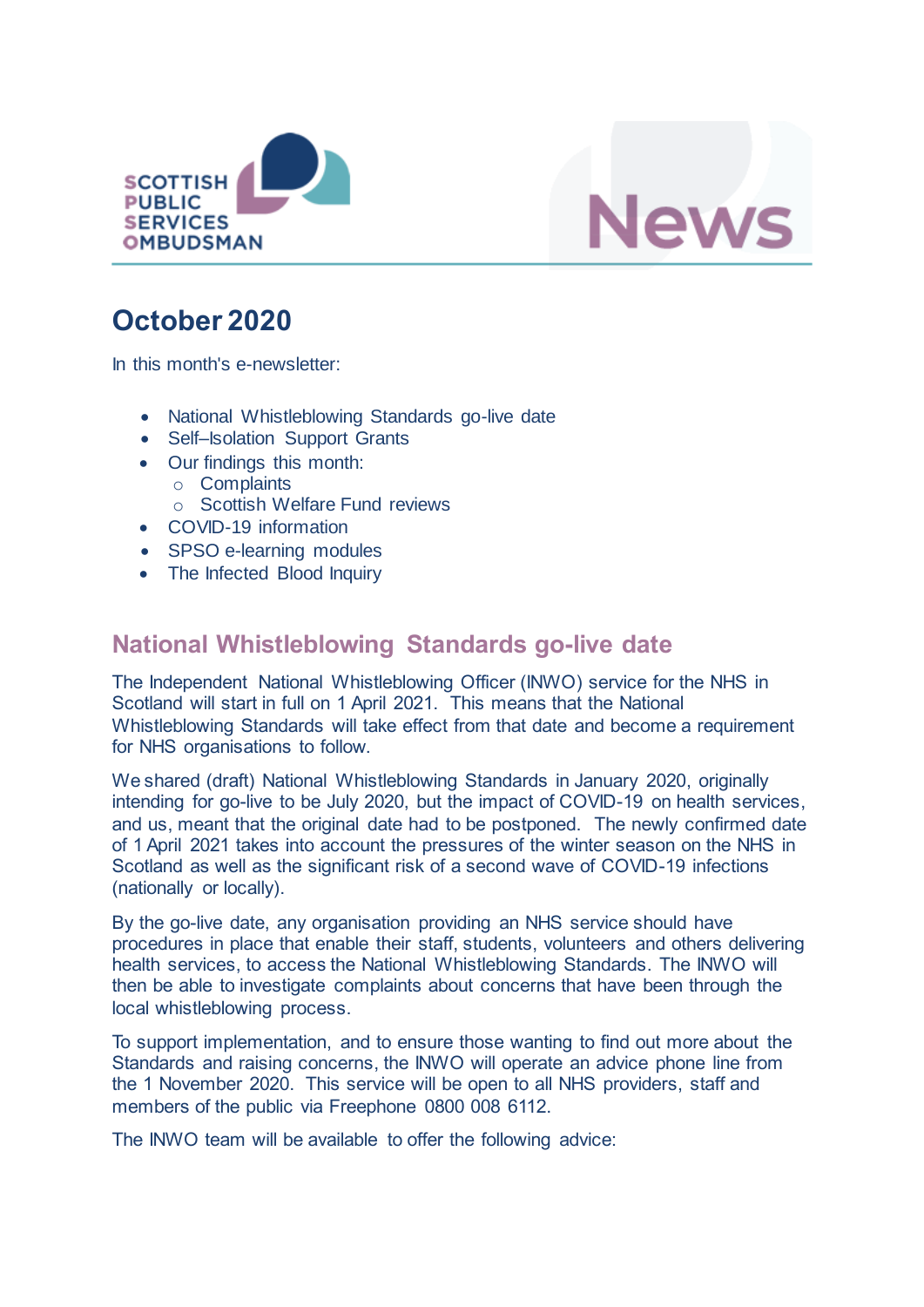- information on transitional arrangements, including where whistleblowers need to go to raise concerns before 1 April 2021
- support and advice on implementation of the Standards
- general enquiries from members of the public.

The INWO has written to each health board and issued an e-bulletin which is available [here.](https://mailchi.mp/78e35598c448/bulletin-from-the-spso-october-2020) If you are interested in hearing more about out work, please sign up [to the INWO mailing list](http://eepurl.com/hga995) to receive future e-bulletins.

## **Self-Isolation Support Grants**

From Monday 12 October 2020, we became independent reviewer for a new type of grant called the Self-Isolation Support Grant.

The grant was introduced by the Scottish Government to provide £500 financial support to those working but on a low income, who have been asked to self-isolate by Test and Protect. Specifically, the grant is intended to support those who cannot work from home and who will experience a reduction in earnings as a result of having to self-isolate. For more information on the grant, see the Scottish [Government website.](https://www.gov.scot/news/self-isolation-support-grant-now-open/)

Applicants who are unhappy with the council's decision, and who have been through the council's first tier review process, can ask our Scottish Welfare Fund team to independently review the decision. Those looking to request a review can call us on 0800 014 2799 or [apply online.](https://www.spso.org.uk/scottishwelfarefundform/form/start/) 

### **Our findings**

**Complaints**

This month we:

- published 34 decision reports available [here](https://www.spso.org.uk/our-findings)
- upheld 18 complaints in full or part
- made 51 recommendations for learning and improvement.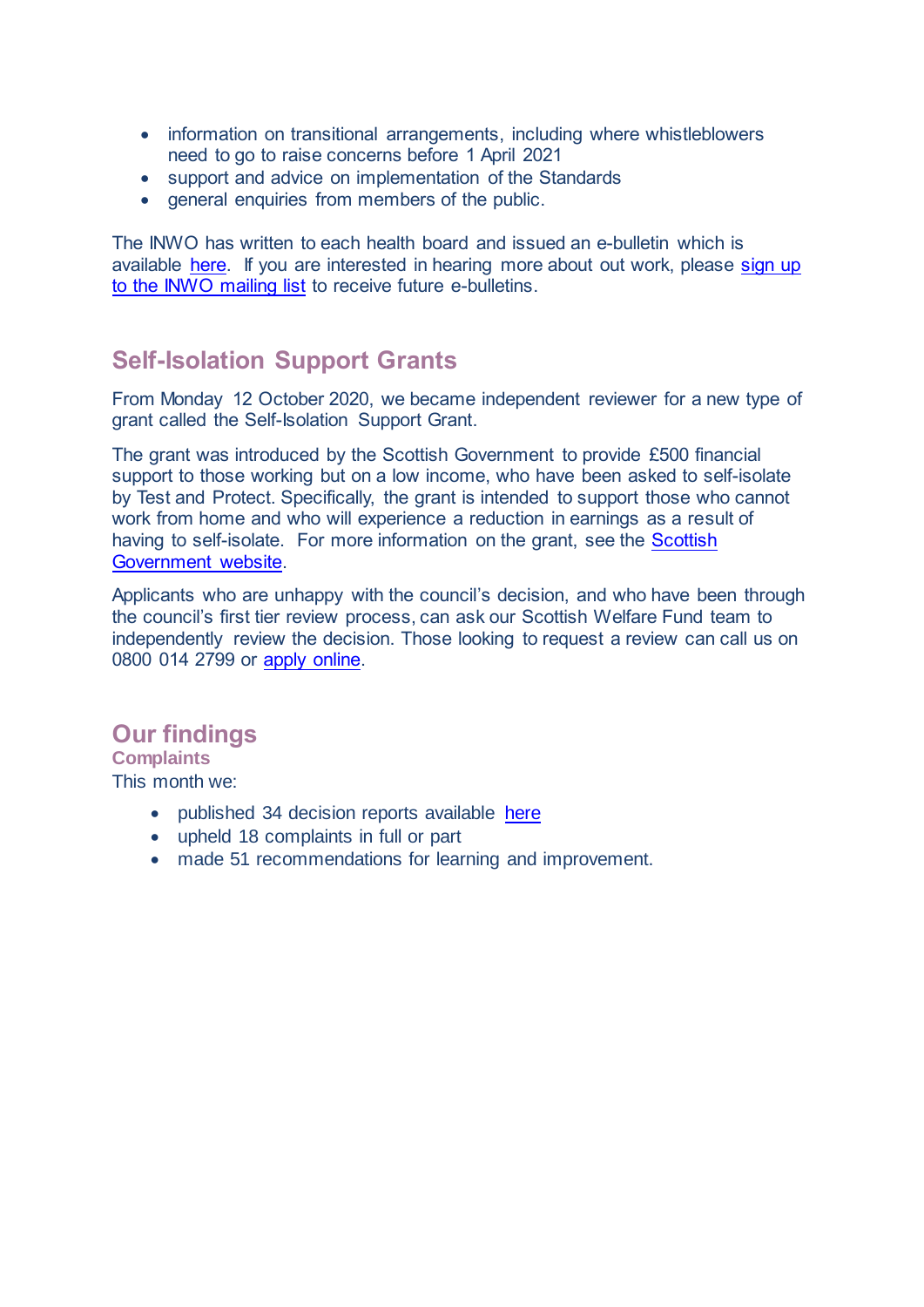#### *Annual six months comparison*

With the unprecedented start to 2020-21, we are taking a look at how our figures under lockdown compare to the same period last year (1 April – 30 September).



Noticeably, there has been a drop of **39%** in the total number of complaints received.

The reduction in complaints applies to all sectors except university complaints for which we have seen a **22%** increase compared to this time last year.

# **Scottish Welfare Fund reviews**

*Statistics*

During September, we:

- responded to 84 enquiries
- made 65 decisions
	- o 12 community care grants
	- o 53 crisis grants
- upheld six (50%) of the community care grant decisions determined and 11 (21%) of the crisis grant decisions
- signposted an additional 76 applicants to other sources of assistance. In most cases this was to their local council as they were contacting us in error or because they were unable to reach their local council.

#### *Case studies*

We have continued to observe a decline in the number of community care grants received at independent review in recent months. However, of the small number of community care grant reviews received in September, we determined a number of cases where the council failed to take into account an applicant's specific circumstances when assessing the priority of items requested.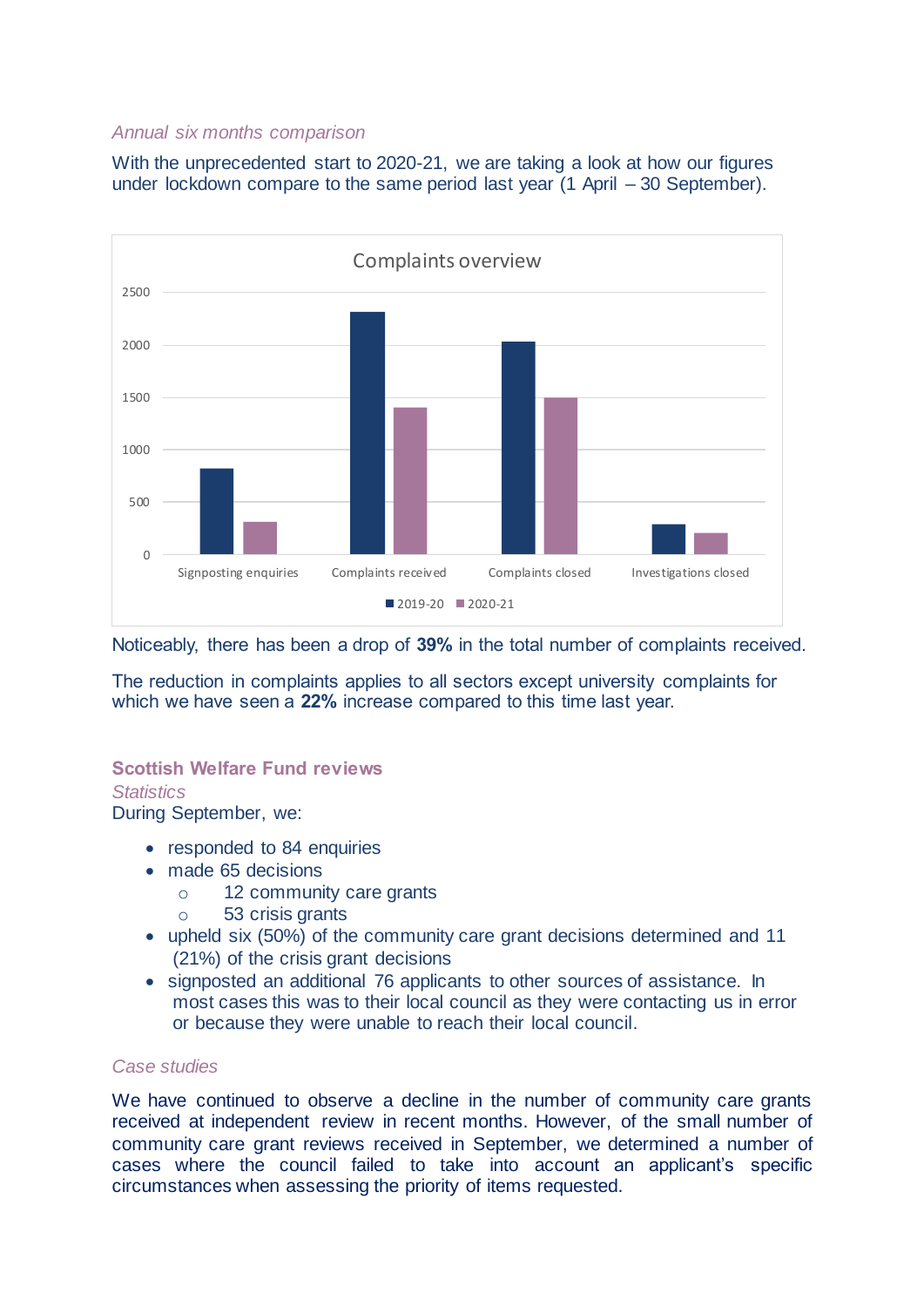Examples of such cases can be found in the searchable directory [on our website](https://www.spso.org.uk/scottishwelfarefund/case-summaries) under the subject *Priority assessments not taking into account circumstances.*

#### *Annual six months comparison*

As with complaints above, this chart compares figures under lockdown to the same period last year (1 April - 30 September).



The number of crisis grant applications received has gone up **43%** when compared to last year. Despite this increase, our SWF team have determined **100%** of all crisis grant applications within one working day.

Signposting enquiries have also gone up **36%** compared to last year.

### **COVID-19 information**

We continue to monitor and follow the latest Scottish Government and NHS Inform guidelines. As such, our office remains closed to visitors.

We are offering a limited phone service on 0800 377 7330 and are receiving emails, post and are taking new complaints as normal. We will provide the best service we can, but ask you to be patient with us during this challenging time.

Our Scottish Welfare Fund (SWF) team is available by phone as normal on Freephone 0800 014 7299.

Please read our [website for more service information.](https://www.spso.org.uk/news-and-media/covid-19-update)

We also have detailed [information for public service organisations](https://www.spso.org.uk/covid-19-update-for-public-service-organisations) looking for advice on complaints handling during the COVID-19 pandemic. If you are experiencing particular difficulties or issues please contact us directly on [CSA@spso.gov.scot.](mailto:CSA@spso.gov.scot)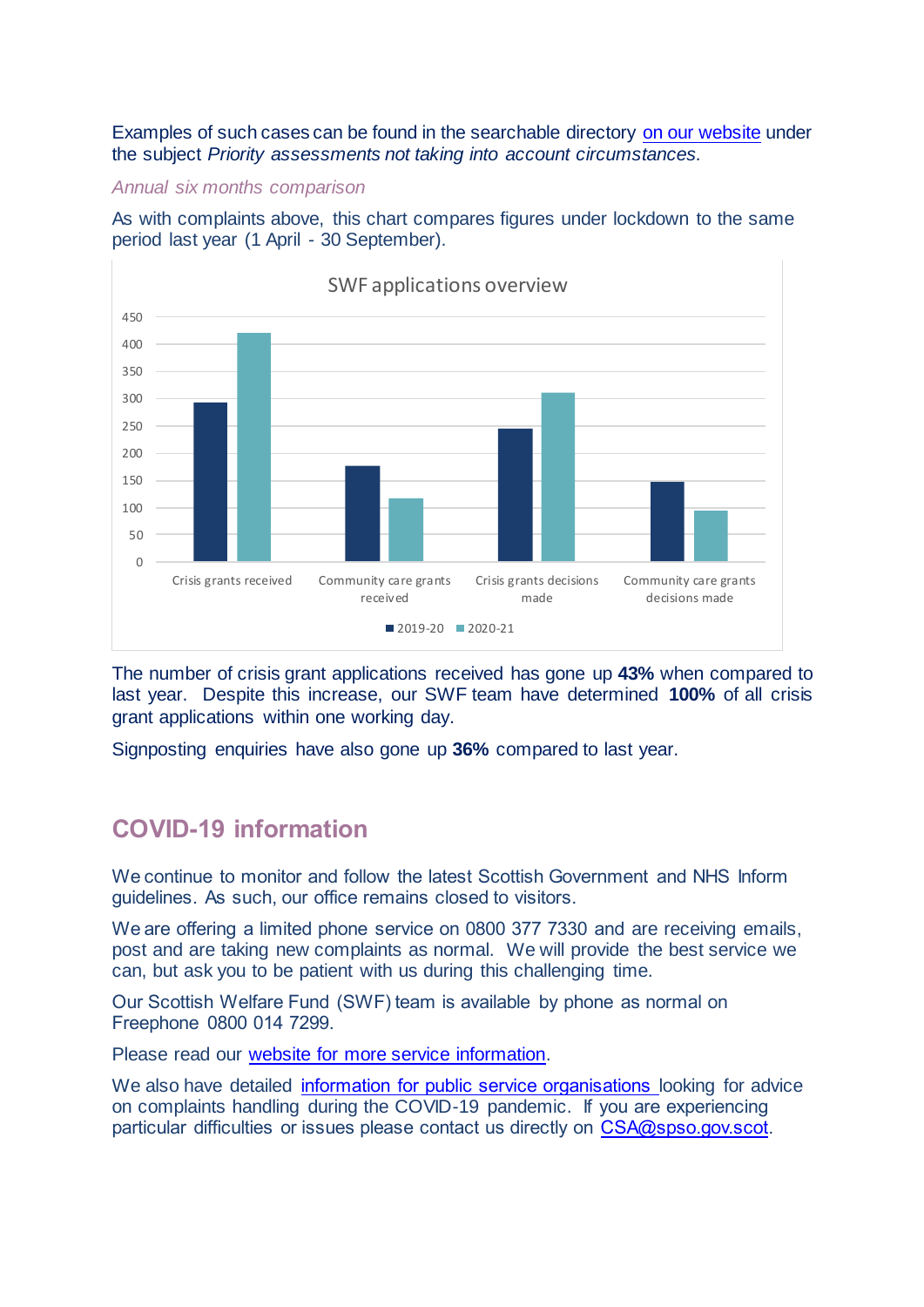## **SPSO e-learning modules**

In December 2020, we will be removing our Model Complaints Handling Procedure (MCHP) [e-learning modules](https://www.spso.org.uk/e-learning-courses) from our website. Unfortunately these are hosted on Adobe Flash Player which is no longer being supported by Microsoft as of January 2021, and do not cover the recent changes as part of the revised MCHP. Organisations who have incorporated the modules into their own learning management systems will need to update any content themselves going forward.

Please note that this does not apply to the NHS e-learning which is available on the [NHS Education for Scotland site.](http://www.knowledge.scot.nhs.uk/making-a-difference.aspx)

Remember, we have a variety of complaint handling guidance and resources available on our website. We are also in the process of developing further training resources in relation to the revised MCHP which we will make available in due course.

If you have any questions or would like to discuss future training possibilities, please email [training@spso.gov.scot.](mailto:training@spso.gov.scot) 

# **The Infected Blood Inquiry**

The Infected Blood Inquiry was set up to examine:

- why men, women and children in the UK were given infected blood and/or infected blood products
- the impact on their families
- how the authorities (including government) responded
- the nature of any support provided following infection
- questions of consent
- whether there was a cover-up.

The Inquiry has been in contact with SPSO and we have agreed to share some information relevant to their work. The Inquiry is keen to hear from anyone who may hold evidence or have experience relevant to their work.

More details can be found on their website: [www.infectedbloodinquiry.org.uk](http://www.infectedbloodinquiry.org.uk/)

Tel: 0808 169 1377

Email: [contact@infectedbloodinquiry.org.uk](mailto:contact@infectedbloodinquiry.org.uk)

For further information contact: